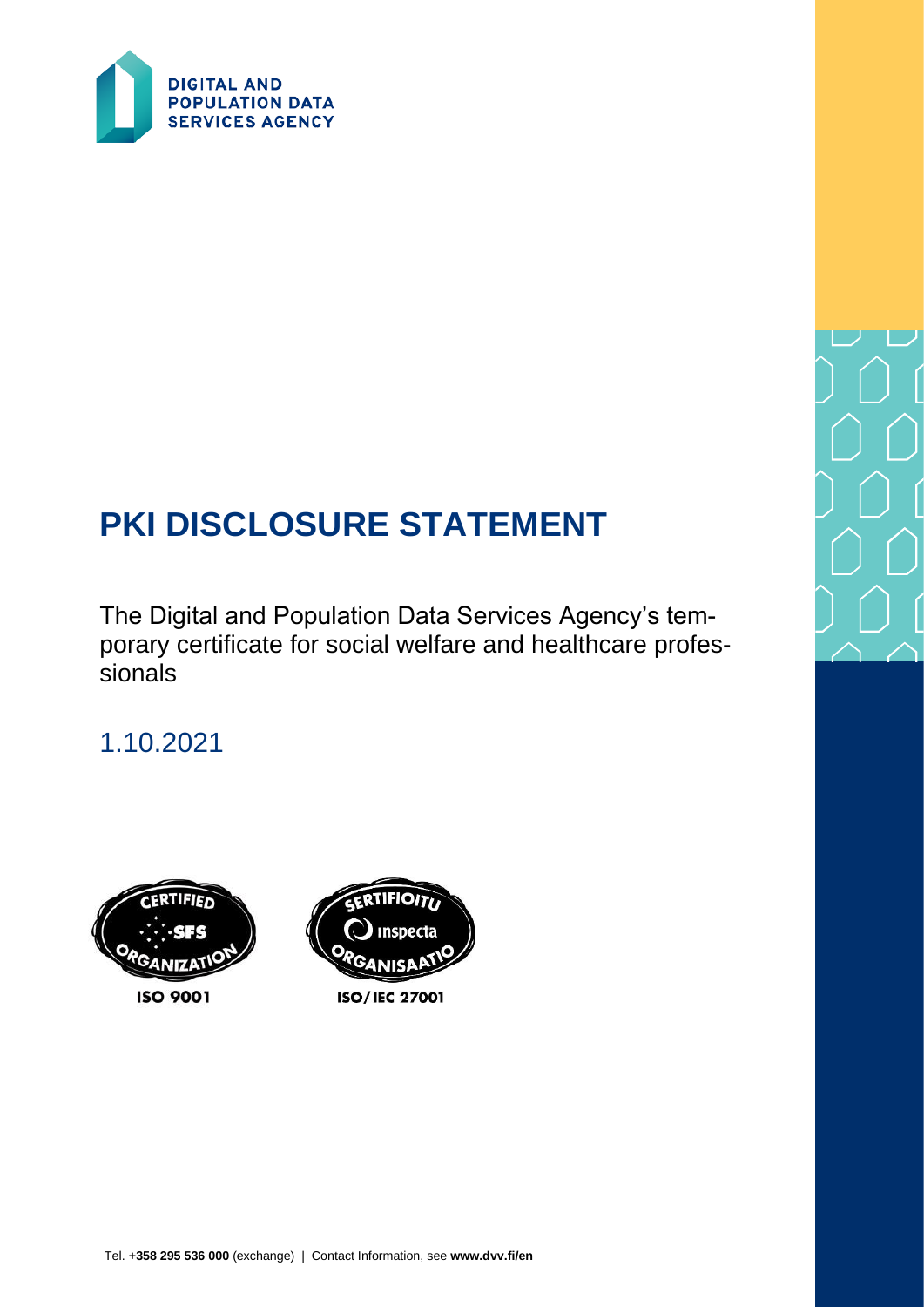

[Yksikkö] / [Kirjoita teksti tähän] 1.10.2021

| <b>Document management</b> |                     |  |  |  |
|----------------------------|---------------------|--|--|--|
| Owner                      |                     |  |  |  |
| Prepared by                | <b>Ville Aarnio</b> |  |  |  |
| Inspected by               |                     |  |  |  |
| Approved by                | Mikko Pitkänen      |  |  |  |

| Version control  |                                      |              |  |  |
|------------------|--------------------------------------|--------------|--|--|
| version no.      | what has been done                   | date/person  |  |  |
| v <sub>1.0</sub> | Version 1.0                          | 1.6.2021/VA  |  |  |
| v <sub>1.1</sub> | Added information regarding log data | 1.10.2021/VA |  |  |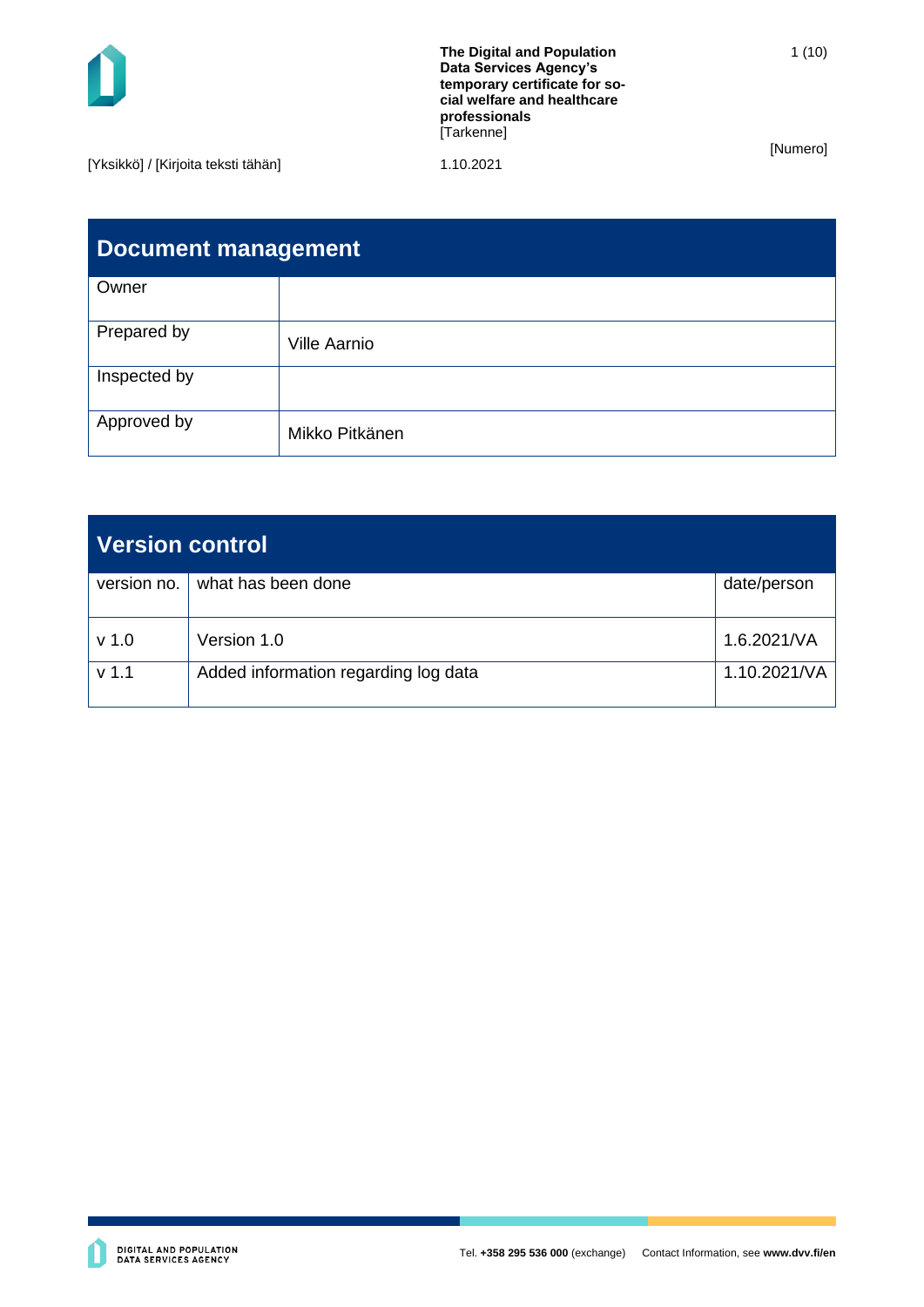

|                                     | The Digital and Population<br>Data Services Agency's<br>temporary certificate for so-<br>cial welfare and healthcare<br>professionals<br>[Tarkenne] |  |
|-------------------------------------|-----------------------------------------------------------------------------------------------------------------------------------------------------|--|
| [Yksikkö] / [Kirjoita teksti tähän] | 1.10.2021                                                                                                                                           |  |

# **Table of contents**

| $\mathbf 1$    |      |                                                                                   |  |
|----------------|------|-----------------------------------------------------------------------------------|--|
| $\overline{2}$ |      |                                                                                   |  |
|                | 2.1  |                                                                                   |  |
|                | 2.2  |                                                                                   |  |
|                | 2.3  |                                                                                   |  |
|                | 2.4  |                                                                                   |  |
|                | 2.5  | Obligations of the trusting party concerning the verification of the certificate5 |  |
|                | 2.6  |                                                                                   |  |
|                | 2.7  | Applicable agreements, certification practice statement and certificate policy6   |  |
|                | 2.8  |                                                                                   |  |
|                | 2.9  |                                                                                   |  |
|                | 2.10 |                                                                                   |  |
|                | 2.11 |                                                                                   |  |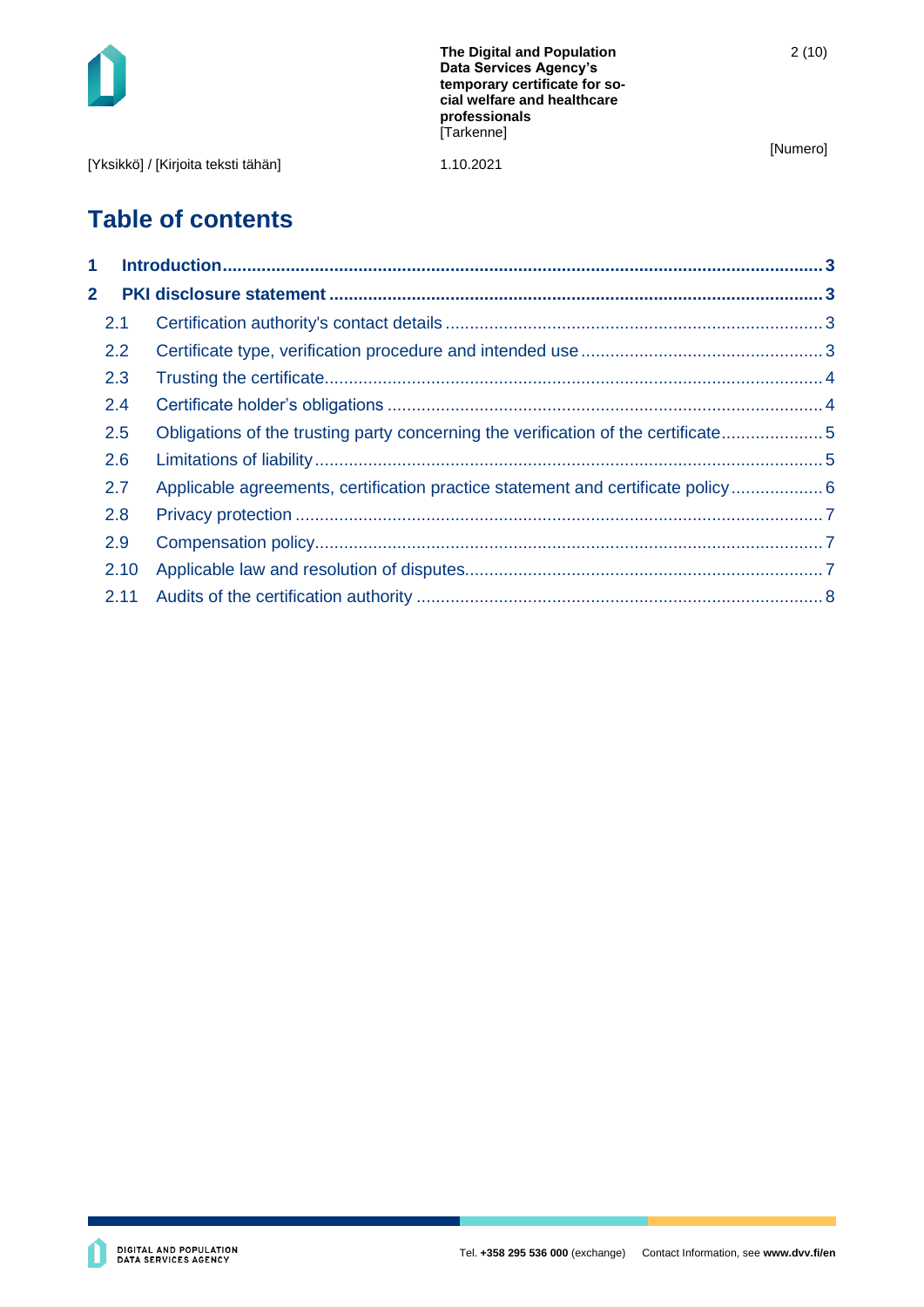

3 (10)

[Yksikkö] / [Kirjoita teksti tähän] 1.10.2021

# **PKI DISCLOSURE STATEMENT**

# <span id="page-3-0"></span>**1 Introduction**

This document provides a general description of the practices applied by the certification authority and the terms and conditions governing the use of the temporary certificate and the restrictions on its use.

This document contains references to the following documents:

Certificate policy for the Digital and Population Data Services Agency's temporary certificate for social welfare and healthcare professionals

OID:1.2.246.517.1.10.307 and 1.2.246.517.1.10.357

Certification practice statement for the temporary certificate for social welfare and healthcare professionals

OID: 1.2.246.517.1.10.307.1 and 1.2.246.517.1.10.357.1

# <span id="page-3-1"></span>**2 PKI disclosure statement**

# <span id="page-3-2"></span>**2.1 Certification authority's contact details**

#### **Digital and Population Data Services Agency**

P.O. Box 123 (Lintulahdenkuja 2) Tel. +358 295 535 001

00531 Helsinki Fax. +358 9 876 4369

Business ID: 0245437-2 kirjaamo@dvv.fi

#### **Digital and Population Data Services Agency (DPDSA) Certificate Services**

P.O. Box 123

FI-00531 Helsinki

www.fineid.fi

#### <span id="page-3-3"></span>**2.2 Certificate type, verification procedure and intended use**

The temporary certificate for social welfare and healthcare professionals is a certificate that supports the use of the certificate for social welfare and healthcare professionals issued the by Digital and Population Data Services Agency, OID: 1.2.246.517.1.10.206.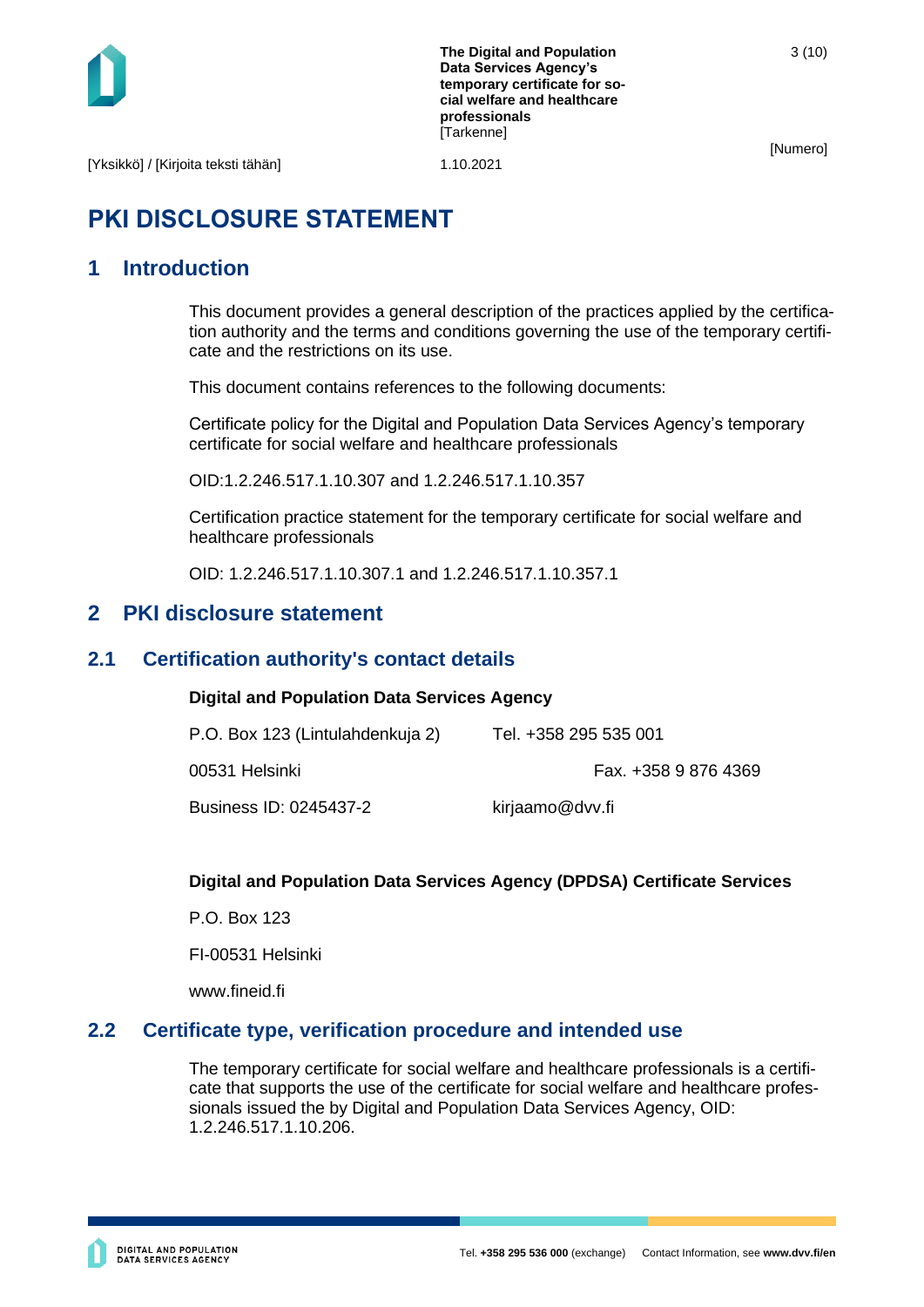

[Numero]

[Yksikkö] / [Kirjoita teksti tähän] 1.10.2021

When an application for the certificate is submitted, the registration authority must verify the identity of the applicant from a valid document issued by the police. These are: the identity card issued after 1 March 1999, the passport and the driving licence that has been issued after 1 October 1990. Other acceptable forms of identity are: a valid passport or identity card issued by an official government agency of an EEA member state, Switzerland or San Marino, a valid driving licence issued by an official government agency of an EEA member state after 1 October 1990, or a valid passport issued by an official government agency of another state. The method of identification is entered on the application form. The applicant's health care practice rights are verified from the Terhikki register as part of the application. The registration point officer confirms with his/her signature that the applicant has been identified and the health care practice rights have been verified. Temporary certificates can be used for personal authentication and encryption or electronic signing. The certificate can be used without limitation according to its purpose in administrative applications and services and those provided by private organisations.

Log data relating to certificate issuing and revocation will be retained for at least seven (7) years after certificate validity.

# <span id="page-4-0"></span>**2.3 Trusting the certificate**

The intended use of the certificate is specified in the certificate policy and certification practice statement of each certificate type and in the certificate holder's instructions. The certificate may only be used for the intended purpose. The trusting party must check that the certificate chain

- is intact
- the certificate is valid
- the certificate does not appear on the revocation list.

The trusting party cannot fully trust the certificate if its validity has not been verified from the revocation list. Before approving the certificates, the trusting party must verify them from the revocation list for possible revocation.

#### <span id="page-4-1"></span>**2.4 Certificate holder's obligations**

- The intended use of the certificate is specified in the certificate policy and certification practice statement of each certificate type and in the certificate holder's instructions. The certificate may only be used in accordance with its intended purpose (authentication or encryption).
- The certificate holder is responsible for ensuring that the data submitted for the application of the certificate are correct.
- Liability for the use of the replacement card and for the legal actions taken with it and their financial consequences rests with the certificate holder. With respect to a certificate, the provisions of the Act on Strong Electronic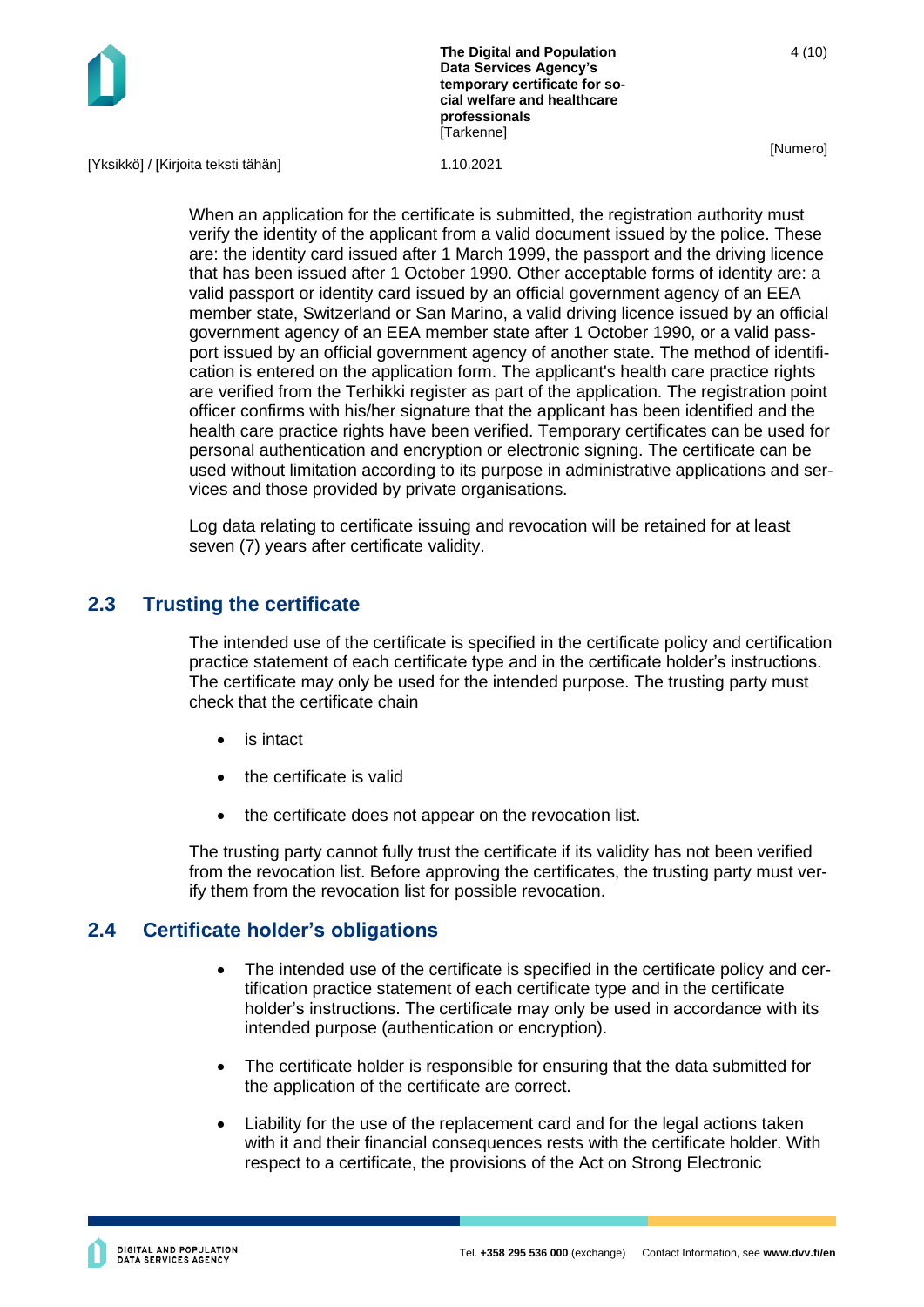**The Digital and Population Data Services Agency's temporary certificate for social welfare and healthcare professionals [Tarkenne]** 

[Yksikkö] / [Kirjoita teksti tähän] 1.10.2021

Identification and Trust Services (617/2009) apply. In addition to the above, the requirements laid down in the Act on the Electronic Processing of Client Data in Social and Health Care (159/2007) and the Act on Electronic Prescriptions (61/2007) and the requirements set on the basis of them are also observed.

- The certificate holder must keep his/her private key and the PIN code required for using it separately from each other and aim to prevent the loss, alteration or unauthorised use of the private key and to ensure that it cannot be accessed by third parties. Transferring the replacement card or disclosing the PIN code to a third party, for example by lending, releases the certification authority and the trusting party from any liability arising from the use of the card.
- The replacement card must be handled and protected with the same care as other similar cards or documents, such as credit cards, driving licence or passport. Personal card access codes must be kept physically separate from the replacement card.

# <span id="page-5-0"></span>**2.5 Obligations of the trusting party concerning the verification of the certificate**

If a party trusting the certificate copies the revocation list from a directory, it must verify the genuineness of the revocation list by checking the electronic signature of the revocation list. It is also possible to use OCSP. The validity period of the revocation list must also be checked.

If the most recent revocation list cannot be retrieved from the directory because of hardware or directory service malfunction, the certificate may not be approved if the validity period of the last retrieved revocation list has expired. All certificate approvals after the validity period are at the risk of the party trusting the certificate.

# <span id="page-5-1"></span>**2.6 Limitations of liability**

The Digital and Population Data Services Agency's liability for damages pertaining to the production of certificate services is determined in accordance with the Act on Strong Electronic Identification and Trust Services and, where applicable, the Tort Liability Act (412/1974).

The Digital and Population Data Services Agency is not liable for damage caused by the disclosure of a PIN code or a certificate holder's private key unless the disclosure is the direct result of Digital and Population Data Services Agency's actions.

The maximum extent of the Digital and Population Data Services Agency's liability to the certificate holder and a party trusting the certificate is for direct damage incurred, if the damage is the result of the Digital and Population Data Services Agency's direct actions, however at most 15 per cent of the amount of certificate invoicing for the client organisation in question for the preceding three months (share payable to DPDSA).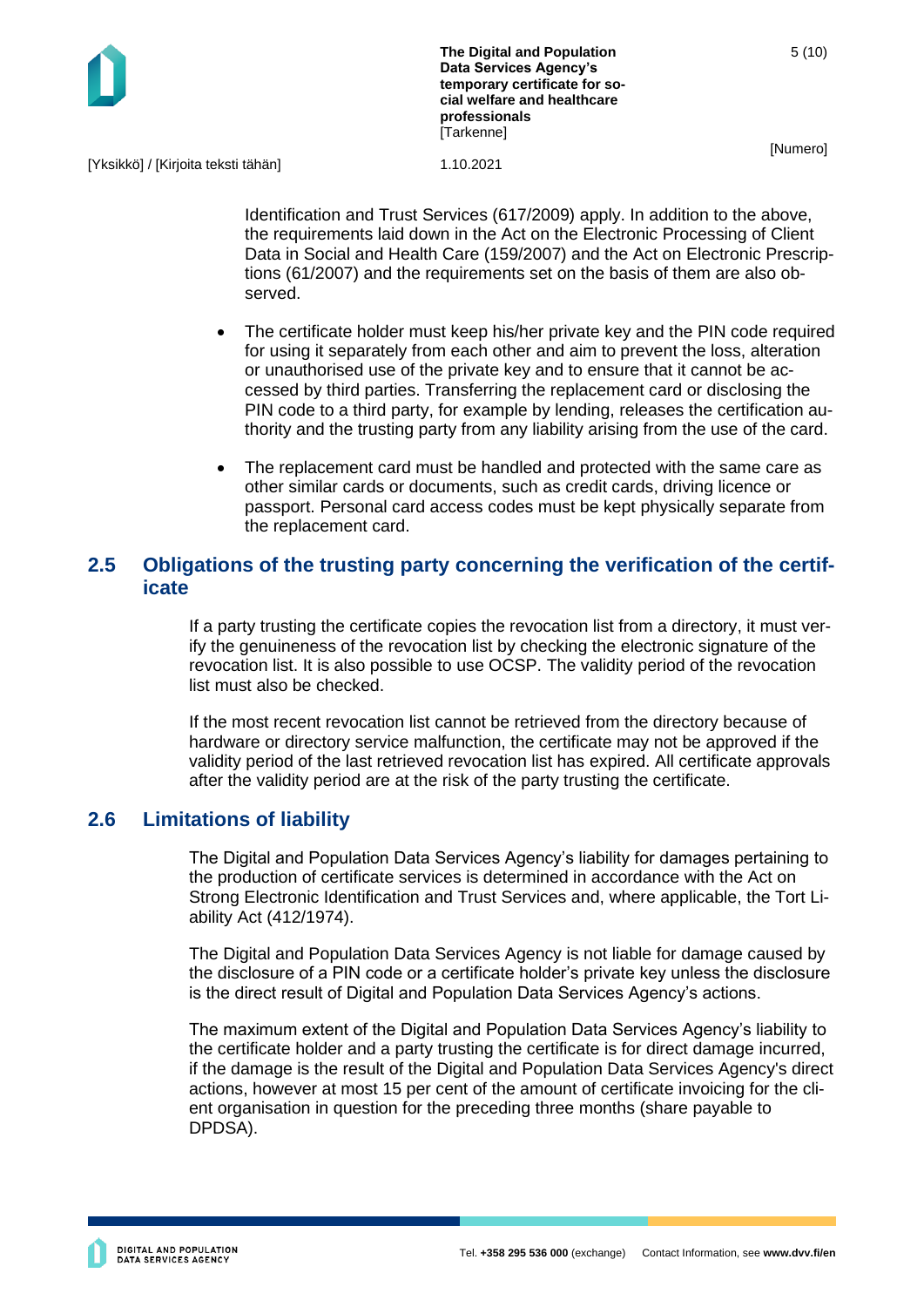

[Numero]

6 (10)

[Yksikkö] / [Kirjoita teksti tähän] 1.10.2021

The Digital and Population Data Services Agency is not liable for indirect or consequential damage caused to the replacement card holder. Neither is the Digital and Population Data Services Agency liable for the indirect or consequential damage incurred by other partners of the party trusting the certificate or the replacement card holder.

The Digital and Population Data Services Agency is not responsible for the operation of public telecommunication connections or data networks, such as the Internet, or for the inability to execute a legal transaction because of the non-functionality of a device or card reader software used by the card holder or for the use of the card in contradiction to its intended use.

The certification authority has the right to interrupt the service for changes or maintenance. Changes to or maintenance of the revocation list will be announced in advance.

The certification authority has the right to develop the certificate service. A certificate holder or a party trusting a certificate must bear their own expenses thus incurred, and the certification authority is not liable to compensate the certificate holder or a party trusting the certificate for any expenses caused by the certification authority's development work.

The certification authority is not liable for errors in the online service or applications intended for end users and based on a certificate or any expenses arising from them.

The certificate holder's liability for the use of the certificate ends when he/she has notified the registration authority of the certificate holder's organisation of the need to revoke the certificate and upon receiving a notice of the receipt of the revocation request. In order to terminate liability, the revocation request must be made immediately upon noticing the reason for the request.

# <span id="page-6-0"></span>**2.7 Applicable agreements, certification practice statement and certificate policy**

The rights and obligations of a certificate applicant are specified in the application document and general instructions for use, which comprise an agreement concluded with the certificate applicant. The application document contains the details of the rights and obligations of both parties. The application document and instructions for use clearly state that the applicant for temporary certificate, with his/her signature, approves the correctness of the information provided and the creation of the certificate. At the same time, the applicant accepts the rules and terms pertaining to the use of the temporary certificate and undertakes to store the temporary certificate and its PIN code with care and to report any misuse or lost card.

An agreement has been concluded between the certification authority, registration authority, card manufacturer and other vendors that produce parts for the certificate services, indisputably specifying the rights, liabilities and obligations of each party.

By issuing the temporary certificate, the certification authority also approves the application for certificate.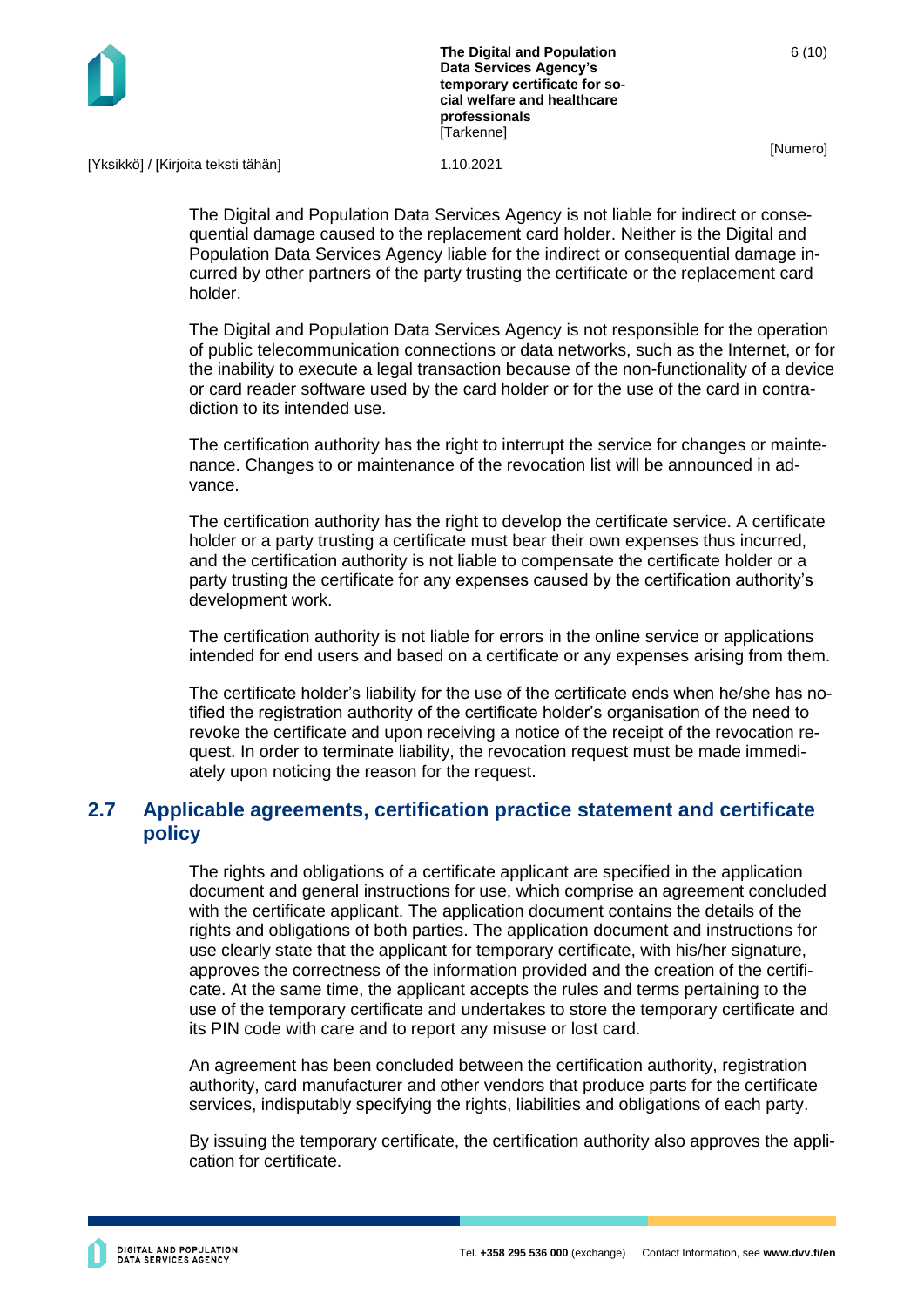

7 (10)

[Numero]

[Yksikkö] / [Kirjoita teksti tähän] 1.10.2021

The Digital and Population Data Services Agency will prepare a separate certification practice statement for each certificate type that it has issued. The certification practice statement refers to the certificate policy document, which serves as a more general set of rules and guidelines describing the certificate type and that is common to all temporary certificates, irrespective of the technical instrument in which the certificate is placed.

The Digital and Population Data Services Agency publishes a certificate policy and a certification practice statement for the certificates that it has issued. The certificate policy contains a description of the procedures, terms and conditions, allocation of responsibilities and other matters related to the use of the certificate. The certification practice statement describes in more detail how the certificate policy is applied on different technical platforms.

The certificate policy and the certification practice statement are available at [www.fin](http://www.fineid.fi/)[eid.fi.](http://www.fineid.fi/)

#### <span id="page-7-0"></span>**2.8 Privacy protection**

The certification authority and the registration authority observe the good data processing practice and data protection provisions when processing the personal data of the certificate holders. Special attention is paid to the handling of personal data, and the Digital and Population Data Services Agency has published a specific set of procedures for the provision of certificate services in accordance with the Personal Data Act.

#### <span id="page-7-1"></span>**2.9 Compensation policy**

The Digital and Population Data Services Agency's liability for damages pertaining to the production of certificate services is determined in accordance with the Act on Strong Electronic Identification and Trust Services and, where applicable, the Tort Liability Act (412/1974).

The maximum extent of Digital and Population Data Services Agency's liability to the certificate holder and a party trusting the certificate is for direct damage incurred, if the damage is the result of Digital and Population Data Services Agency's direct actions, however at most 15% of the amount of certificate invoicing for the client organisation in question for the preceding 3 months (share payable to DPDSA).

# <span id="page-7-2"></span>**2.10 Applicable law and resolution of disputes**

Provisions on the certificates issued by the Digital and Population Data Services Agency are contained in the Act on the Population Information System and the Certificate Services of the Digital and Population Data Services Agency (304/2019).

The Digital and Population Data Services Agency's liability for damages pertaining to the production of certificate services is determined in accordance with the Act on Strong Electronic Identification and Trust Services and, where applicable, the Tort Liability Act (412/1974).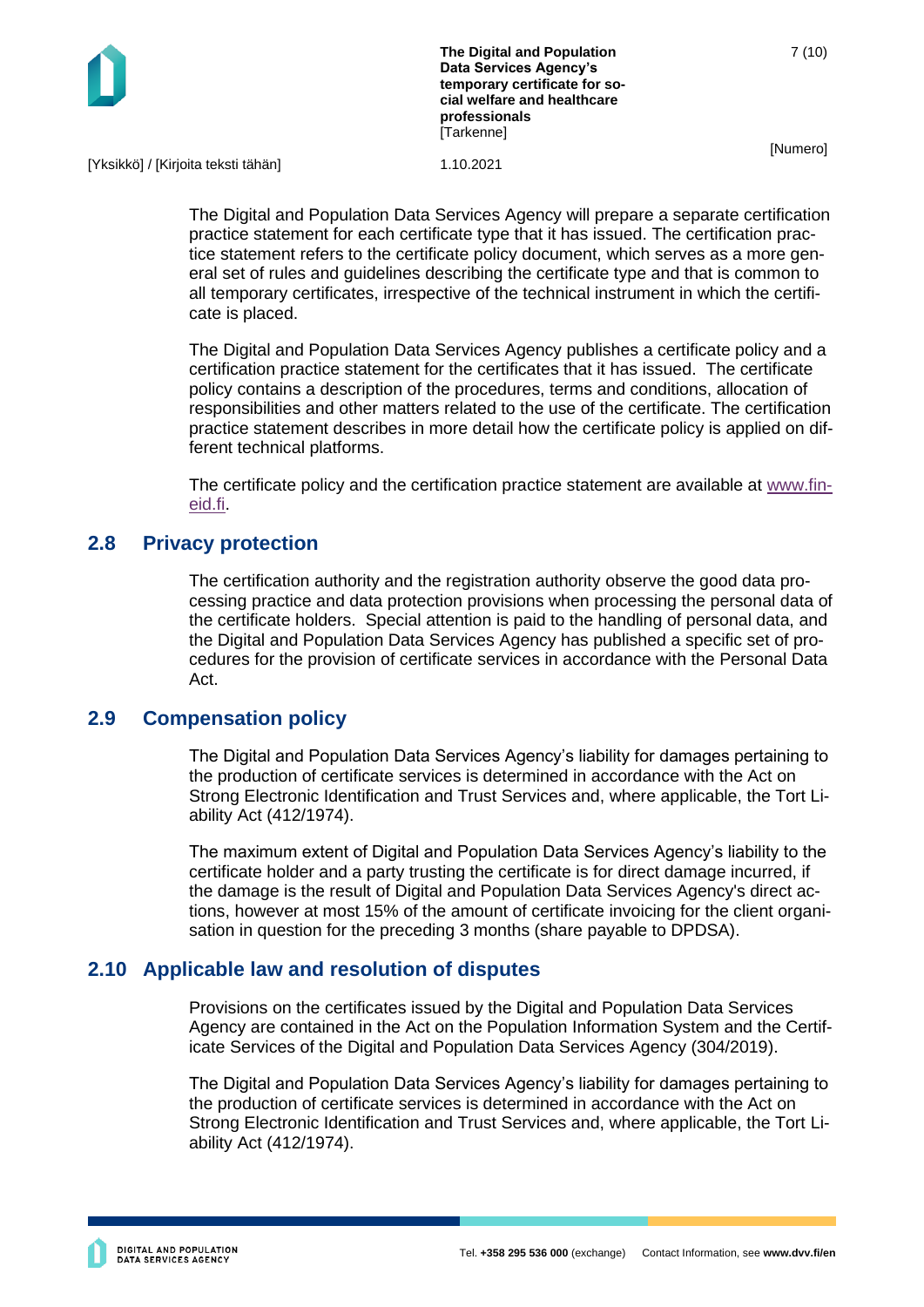

[Numero]

[Yksikkö] / [Kirjoita teksti tähän] 1.10.2021

In accordance with the Act on Electronic Services and Communication in the Public Sector, certificates can be used in all communication with public administration.

The identification service providers are supervised by the Finnish Transport and Communications Agency.

Temporary certificates have been created in accordance with the procedures laid down in the Act on the Population Information System and the Certificate Services of the Digital and Population Data Services Agency, the Act on Strong Electronic Identification and Trust Services, the certificate policy and the certification practice statement and in accordance with the data provided by the certificate applicant. In addition to the above, the requirements laid down in the Act on the Electronic Processing of Client Data in Social and Health Care (159/2007) and the Act on Electronic Prescriptions (61/2007) and the provisions and requirements set on their basis are also observed.

In addition, the Digital and Population Data Services Agency has also acted as a statutory certification authority for health care since 1 December 2010 and as a statutory certification authority for social welfare since 1 April 2015 following the amendment of the Act on the Electronic Processing of Client Data in Social and Health Care (159/2007), the Act on Electronic Prescriptions (61/2007) and the Act on the Population Information System and the Certificate Services of the Digital and Population Data Services Agency (304/2019). The Digital and Population Data Services Agency's Certificate Service unit is responsible for the agency's certification activities.

#### <span id="page-8-0"></span>**2.11 Audits of the certification authority**

The Finnish Transport and Communications Agency (Traficom), which supervises the providers of identification services, may audit the operation of an identification service provider under the prerequisites set forth in the Act on Strong Electronic Identification and Trust Services. The Digital and Population Data Services Agency has the right to audit its technical suppliers in accordance with the audit procedure specified in the technical supply agreement in question. The audit is carried out at least once a year and at the start of each new contract period.

The audit is carried out to determine the technical supplier's compliance with the agreement, taking into account the requirements of information security management standards. Technical suppliers are generally assessed on the basis of the ISO/IEC 27001 standard, the Digital and Population Data Services Agency's information security policy or technical supply agreements.

The audit is carried out by Digital and Population Data Services Agency's Head of Information Management or an external auditor commissioned by the Digital and Population Data Services Agency, who specialises in auditing technical vendors pertaining to certificate services. In the audit, consideration is given to the implementation of the eight areas of information security. Audited information security properties include confidentiality, integrity and availability.

In the audit, the policy and the application instructions are compared with the operations of the entire certificate organisation and system. The Digital and Population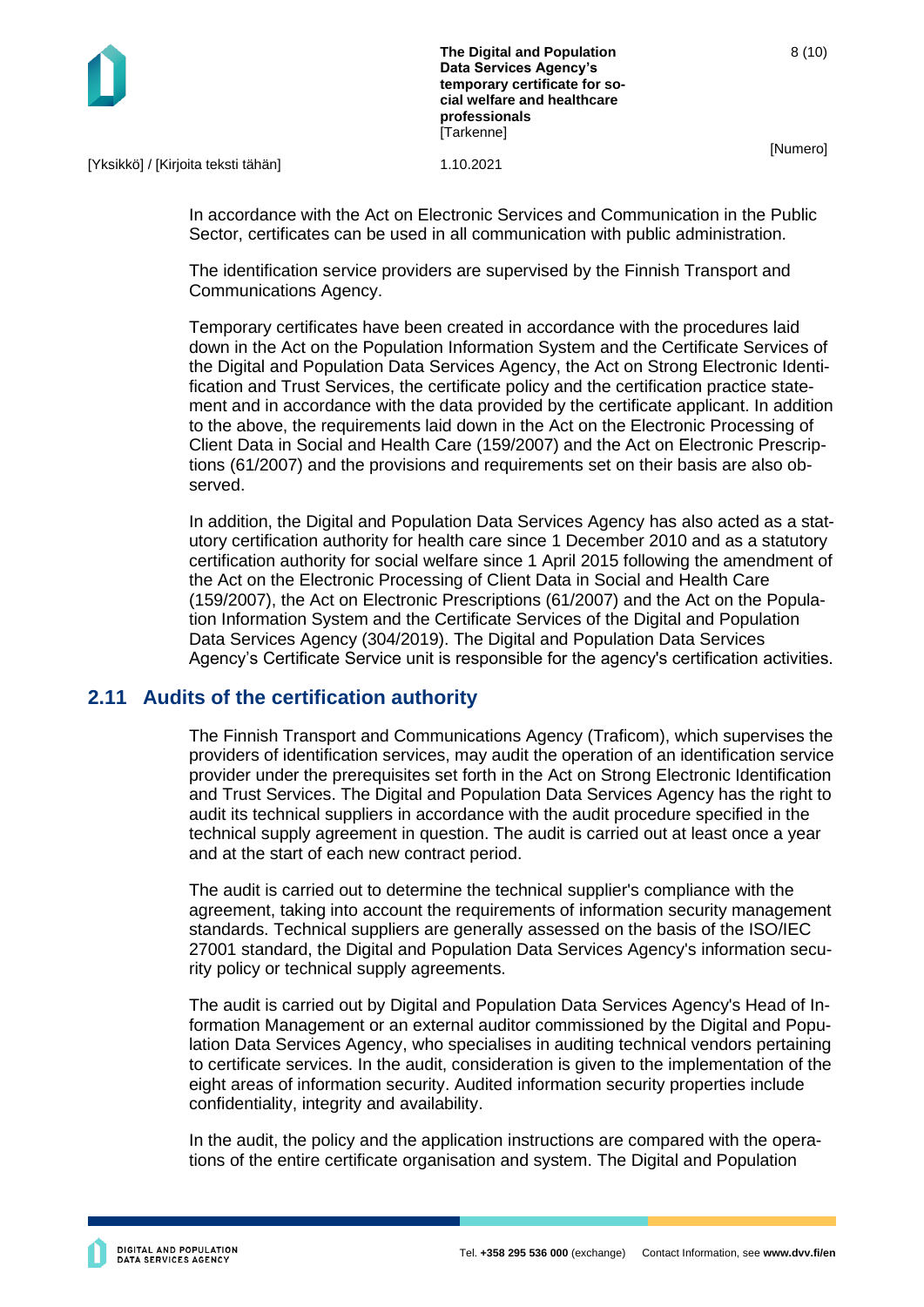

9 (10)

[Yksikkö] / [Kirjoita teksti tähän] 1.10.2021

Data Services Agency is responsible for ensuring the uniformity of the application instructions with the certificate policy.